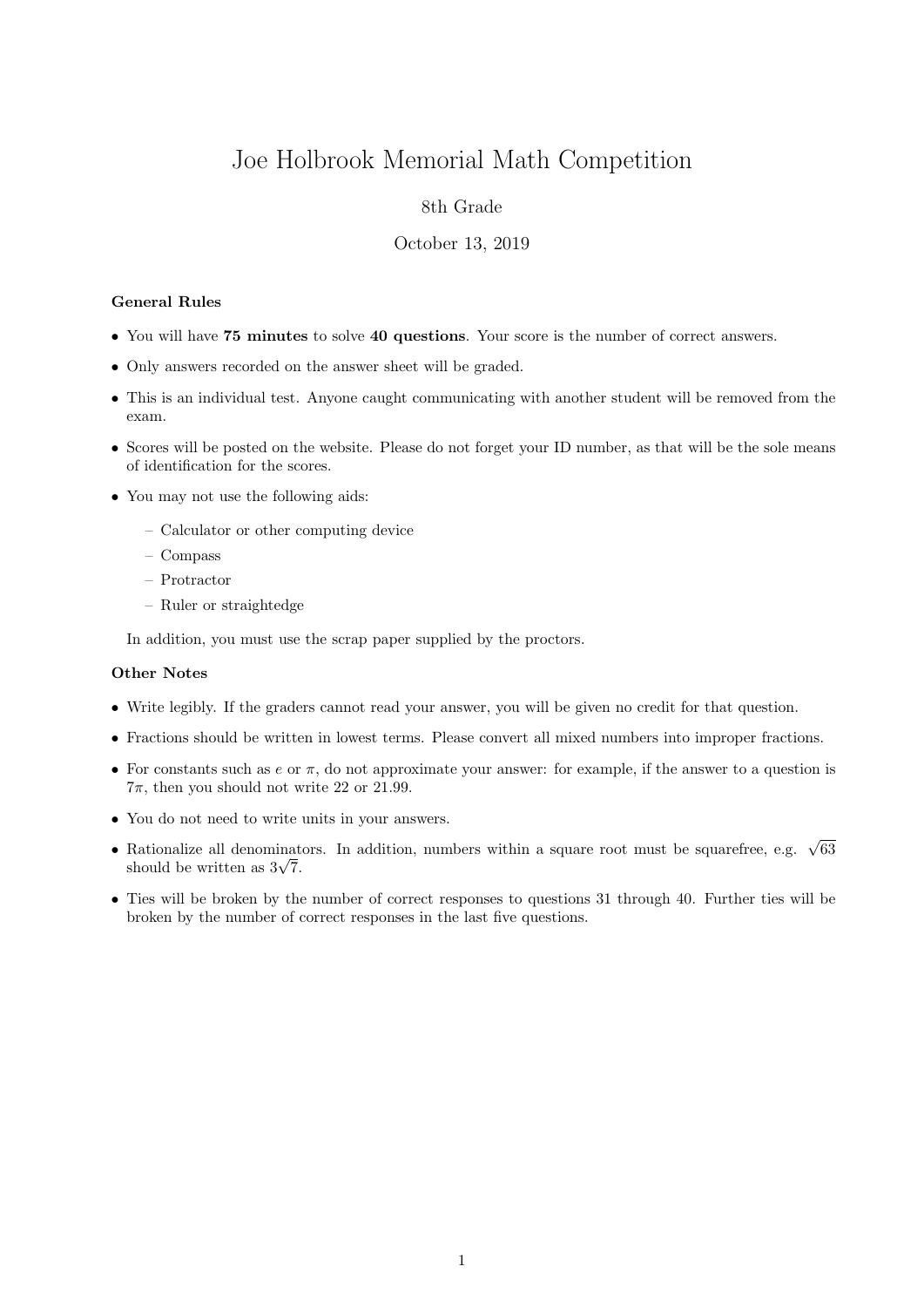- 1. Susan has a potato farm that generates an average of 119 pounds of potatoes per week. On average, how many pounds of potatoes are generated per day?
- 2. Express  $\frac{23}{4}$  in decimal form.
- 3. Compute  $\frac{2017 + 2018 + 2019}{6}$ .
- 4. In the land of BCAmerica, numbers work differently. For the set of five numbers {1,2,3,4,5}, the following inequalities are true:  $3 < 4$ ,  $1 < 2$ ,  $4 < 1$ , and  $5 < 4$ . Which number in the set is the median?

5. Expressed as a decimal, what is 1009 added to  $\frac{1}{2019}$  of the answer to this question?

- 6. The sum of 3 consecutive integers is 15. What is the product of the three integers?
- 7. Let  $\langle n \rangle$  denote the sum of all positive divisors of n, excluding n itself. For example,  $\langle 4 \rangle = 1 + 2 = 3$ . What is  $\langle \langle 6 \rangle \rangle$ ?
- 8. Define the function  $a \circ b$  to equal the quantity  $a^2 b^2$ . Compute 7  $\circ$  (3  $\circ$  2).
- 9. Calculate  $2^{0^{1^9}} \times 2018 2017$ .
- 10. Abhinav is running for president against Susan. Everyone voted for either Abhinav, Susan, or both. Abhinav received 2019 votes, Susan received 2018 votes, and a total of 2020 students voted. How many people voted for both candidates?
- 11. For how many integers  $k < 100$  does the equation  $k = x^2$  have an integer solution x?
- 12. Let a and b be positive integers such that  $1^4 + 5^4 + 6^4 + a^4 + b^4 = 2019$ . Find  $a + b$ .
- 13. If  $2^x = 25$ , what is  $2^{\frac{x}{2}+3}$ ?
- 14. Find the sum of the coefficients of the polynomial  $(2x+1)^3$ .
- 15. Daniel, Derek, and Sameer are canoeing during a thunderstorm, and their canoe capsizes 600 feet from the shore. Daniel drifts towards the shore at a rate of 20 feet per minute, Sameer swims at a rate of 60 feet per minute, and Derek swims at a rate of 75 feet per minute. For how many minutes are there exactly 2 people in the water?
- 16. What is the remainder when the product of the primes less than 100 is divided by 20?
- 17. Eric the human, his chickens, and his pigs live on the Ming Farm. Given that there are 21 heads and 52 feet on the farm, how many chickens are on the farm?
- 18. A Jerry can solve 12 problems in 4 seconds. How many problems can 5 Jerries solve in 6 seconds?
- 19. If a and b are integers such that  $a^b = 2^{14}$ , what is the minimum possible value of  $a + b$ ?
- 20. Points  $M, A, R, V, I, N, Y$ , and U lie in the plane such that

$$
MA + AR + RV + VI + IN + NY + YU + UM = 24.
$$

Given that  $MARVINYU$  is a convex polygon with vertices in that order, find the maximum possible area of polygon  $MARVINYU$ .

- 21. There exist three digits A, B, and C such that both the numbers  $x = 2591A0B$  and  $y = 10242ABC$  are multiples of 9. What is  $C$ ? (Here, A, B, and C represent digits in the decimal representations of x and y.)
- 22. Barry's College of Academics has three departments: Science, Arts, and Humanities. Each department has a positive number of students, no two departments have the same number of students, and no student is a member of more than one department. On Field Day,  $\frac{1}{4}$  of Science students,  $\frac{1}{3}$  of Arts students, and 1  $\frac{1}{2}$  of Humanities students wore blue. If exactly  $\frac{1}{3}$  of students at Barry's College of Academics wore blue on Field Day, what is the smallest possible number of students who attend Barry's College of Academics?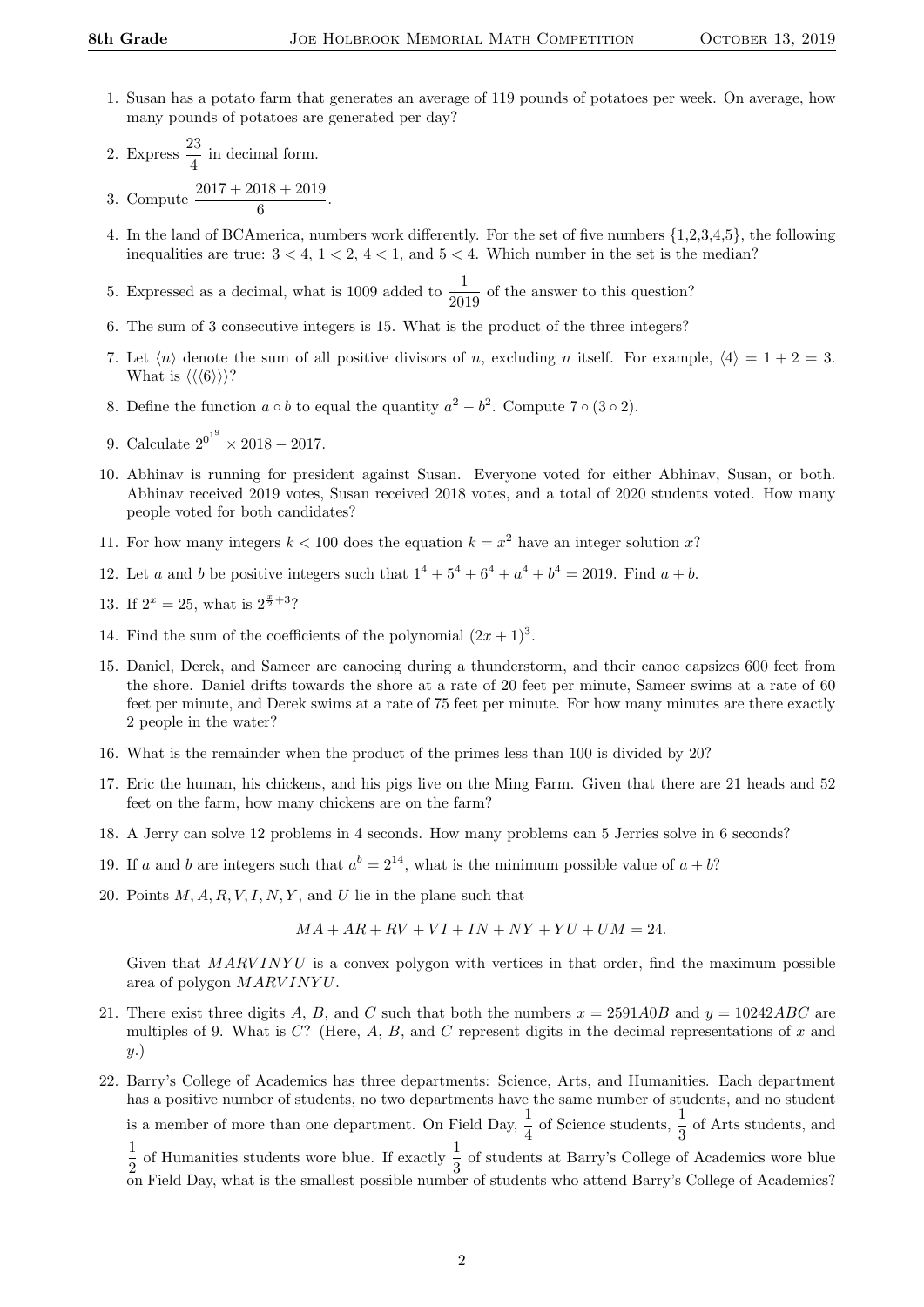- 23. In the perfect world of Geometria, hamsters are perfect cylinders. When it gets cold, hamsters conserve heat by increasing their radii and decreasing their length, all while maintaining a constant volume. During summer, David's hamster has radius r and length  $2r$ . During winter, his hamster's radius increases by one and its length decreases by one. What is  $r$ ?
- 24. Simon and Doug are enemies and refuse to sit together. On the other hand, Doug and Sumner are best friends and insist on sitting next to each other. How many distinct ways are there to seat Simon, Doug, Sumner, and Andy around a circular table with four seats? Two arrangements are considered indistinguishable if one can be obtained from the other by a rotation.
- 25. Let x be the answer to this problem. Given that  $x \in (0,1)$ , compute the value of the infinite sum  $S = 1 - x + x^2 - x^3 + x^4 - \dots$
- 26. JazzyZ graphs the parabolas  $y = x^2$  and  $y = -x^2 + 4$  on the coordinate plane. Let  $V_1$  and  $V_2$  be the vertices of the former and latter parabolas, respectively, and let A and B be the intersection points of the two parabolas. Find the perimeter of quadrilateral  $AV_1BV_2$ .
- 27. Andy's standard 12-hour analog clock reads 1:30 currently. The lengths of the minute and hour hands are 15 units and 8 units, respectively. After how many minutes will the distance between the tips of the clock hands equal 17 units? (The tip of a clock hand refers to the point at the greatest radial distance from the center of the clock.)

28. Let 
$$
A = 3 + \frac{1}{3 + \frac{1}{3 + \frac{1}{3 + \dotsb}}}
$$
 and  $B = \sqrt{3 + \sqrt{3 + \sqrt{3 + \dotsb}}}$ . Evaluate  $A - B$ .

29. Find the real value of  $x$  which satisfies

$$
20002x^3 + 10001x + 90009 = 20192019.
$$

- 30. In quadrilateral  $ABCD$ ,  $\angle ABC = \angle CDA = 90^\circ$ . Furthermore,  $AB = 3$ ,  $BC = 4$ , and  $CD = 1$ . What is the area of quadrilateral ABCD?
- 31. Find the radius of the smallest circle that contains a triangle with side lengths 2, 3, 4 in its interior (points on the boundary are fine).
- 32. Compute the sum

$$
\left\lfloor \frac{2^0}{3} \right\rfloor + \left\lfloor \frac{2^1}{3} \right\rfloor + \left\lfloor \frac{2^2}{3} \right\rfloor + \ldots + \left\lfloor \frac{2^{11}}{3} \right\rfloor,
$$

where  $|x|$  denotes the greatest integer less than or equal to x.

- 33. Let  $f(x)$  equal the area of the parallelogram with vertices  $(0,0),(x,1),(1,x)$ , and  $(x+1,x+1)$ . Compute the infinite sum  $\frac{1}{f(2)} + \frac{1}{f(3)} + \frac{1}{f(4)} + \dots$
- 34. An infinitely thin rotatable stick is x meters long. A carpenter places a nail at a point along the stick as an unmovable pivot, attaches a pencil to each end of the stick, and rotates the stick around the fixed pivot until the pencils draw two distinct concentric circles. If the sum of the areas of the circles is  $100\pi$ , what is the maximum possible value of  $x$ ?
- 35. A *sidewalk* is a  $5 \times 5$  grid of squares with its center square removed. A *portion* of a sidewalk is a square section of the sidewalk, cut along the gridlines of the original sidewalk. How many portions are there in a sidewalk?